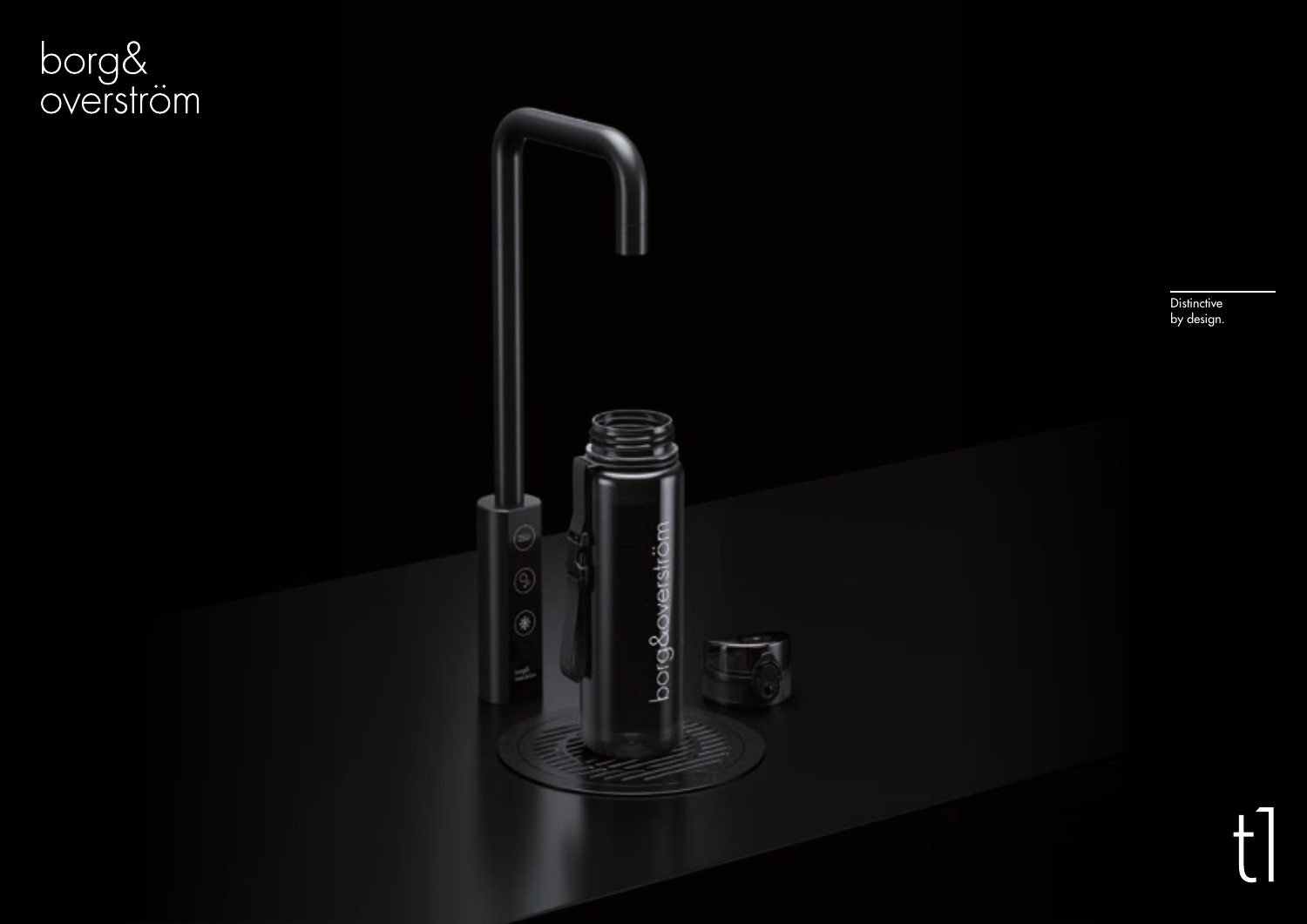### Advanced performance. Minimalist design.

The T1 is the ideal solution for busy workplaces where space may be at a premium. With advanced dispensing features packaged in a minimal and contemporary design, the T1 will complement even the smallest communal area or kitchenette.

Distinctive by design.

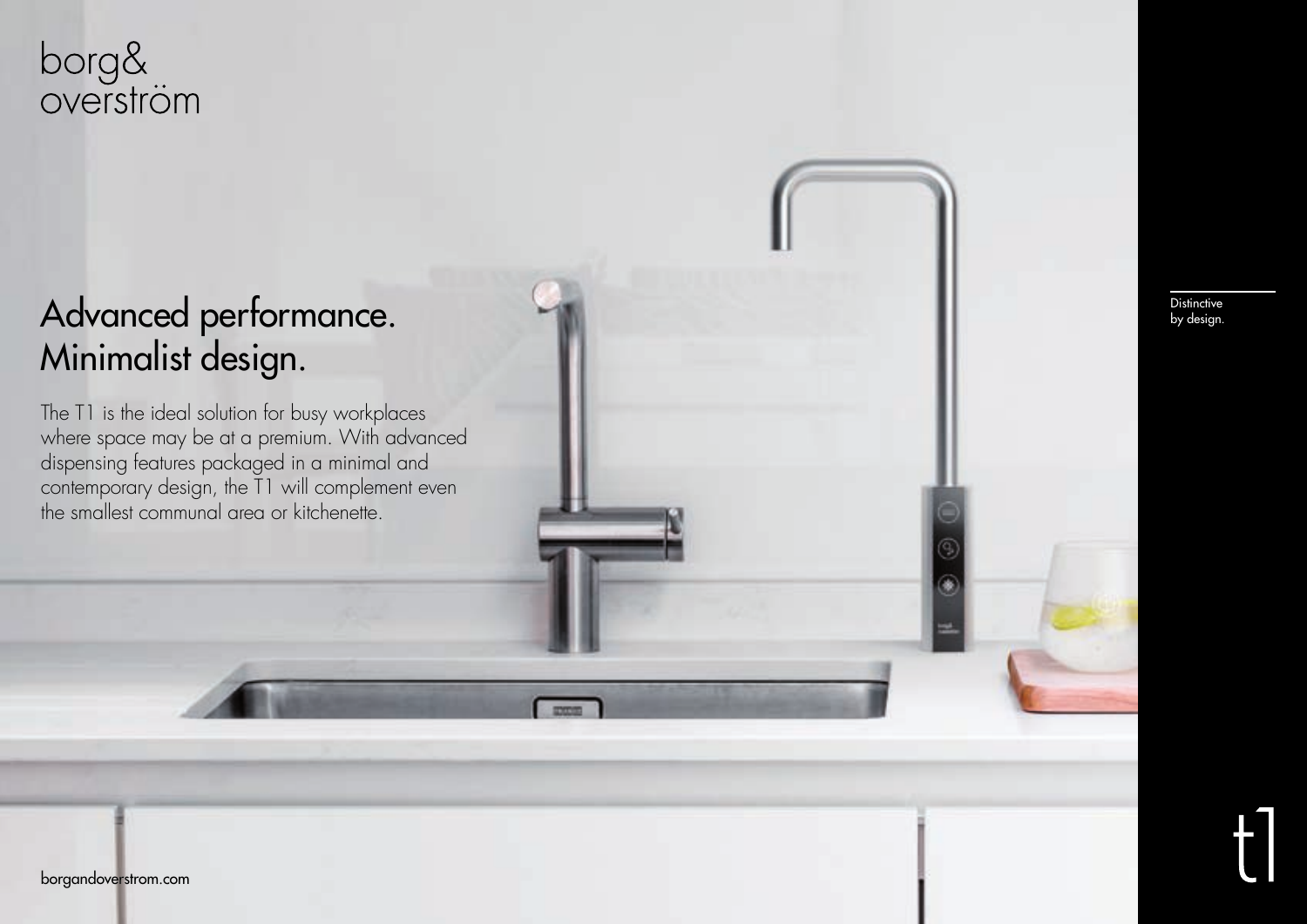#### High-capacity dispensing

The T1 eliminates the need for single-use plastic bottles with high-capacity dispensing. It delivers 50 litres per hour of chilled, ambient, and sparkling drinking water, making refilling reusable vessels such as drinking bottles fast and convenient.

#### Cutting-edge UV protection

As an option, the T1 can be pre-fitted with Viovandt ®, a mercury-free, chemical-free and energy-efficient LED-UV water purification system. For complete peace of mind, it also includes additional hygiene features via Borg & Overström's Totality ® methodology.

#### Next-generation ProCore™

Under the counter is a compact powerhouse. ProCore™ is a low-maintenance next-generation water dispensing system. In addition to being energy-efficient, it's fitted with the new eco R290 refrigerant gas.

#### Plug and play installation

There are no fiddly wires to connect with the T1. The plug and play USB 3 connector makes this tap super easy to install.

#### Countertop convenience

This integrated tap system can be positioned over a sink or combined with a stylish circular drip tray which complements the design of the tap. The drip tray can either be plumbed into mains waste or used with the Borg & Overström alarmed waste kit.

#### Minimal yet durable design

Beneath the minimalist, contemporary exterior lies an innovative water dispensing system built for durability and efficiency. The tap is PVD coated for a high-end yet durable finish, while the undercounter cabinet is colour-coated GreenCoat ® steel.

#### Low energy consumption

The T1 is consistently energy efficient, making it both economical and eco-friendly. This dynamic integrated tap system is lean and economical, with absolutely no sacrifice to output and quality.

Ventilation kit included

A ventilation kit is included with this system. It's easy to install and increases the efficiency of the ProCore™ by allowing a continuous cycle of cool air.



#### **Distinctive** by design.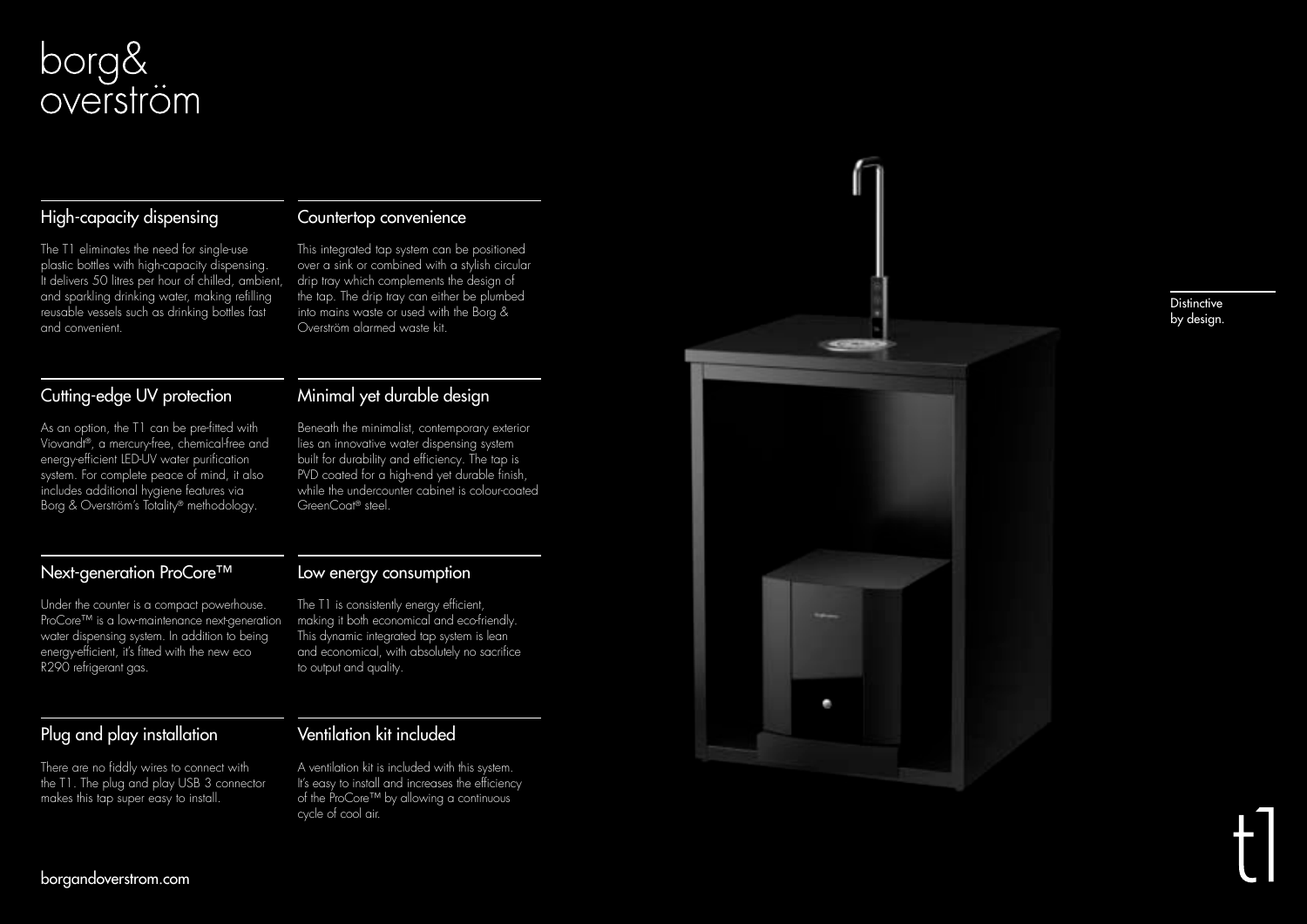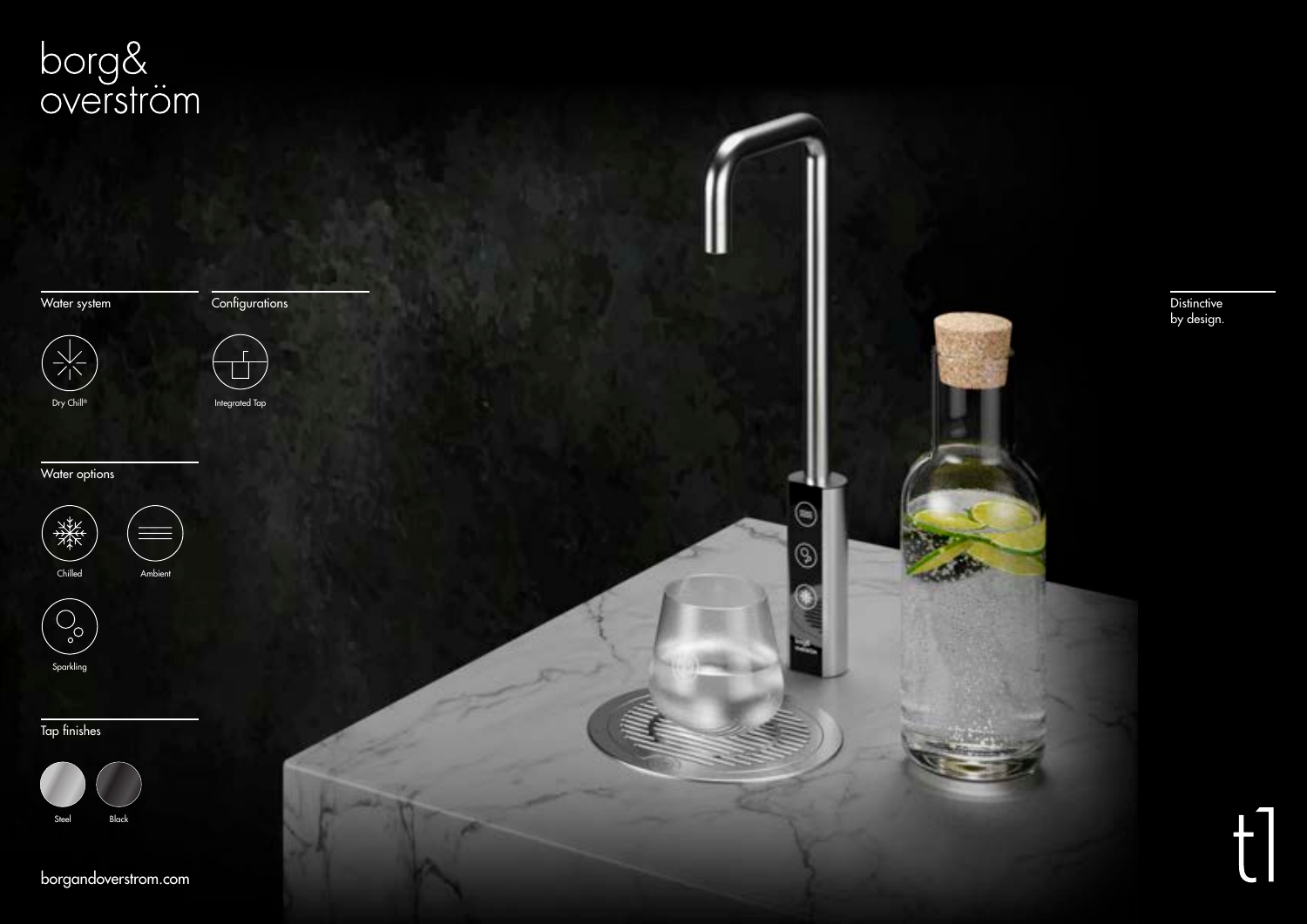

#### Totality® - Hygiene-assured refreshment



Totality® is our assurance that water dispensed from a Borg & Overström water dispenser is as safe as it is refreshing. Water dispensers with a six-star Totality® rating deliver an exceptionally high standard of hygiene.



#### Digital precision

The discreet digital touch panel has an antimicrobial coating for a reassuringly clean experience. Chilled, sparkling, or ambient water can also be dispensed touchfree via the Bluetooth® app.



#### Advanced UV-led protection.

As an option, the T1 can be fitted with Viovandt®, a mercury-free, chemical-free and energy-efficient LED-UV water purification system. For complete peace of mind, it also includes additional hygiene features via Borg & Overström's Totality® methodology.



Sealed drinking water system. Dry Chill<sup>®</sup> is the most hygienic cooling process. No water is stored within the system, which greatly reduces the opportunity for bacteria to become established. Dry Chill® also produces a larger volume of lower temperature water due to its faster recovery time.



Independently certified anti-microbial, antipathogen sanitising procedure. All dispensers are sterilised using Sterizen® sanitising infusion. No other brand of watercooler goes through this process, which is why only Borg & Overström appliances are laboratory certified to be 99.999% bacteria reduced.



#### High-performing, easy to fit carbon filters. 3M carbon filters provide the highest level of water hygiene security for your dispenser over a longer period of time. All Borg & Overström water

dispensers can be fitted with 3M carbon filters.

#### **Distinctive** by design.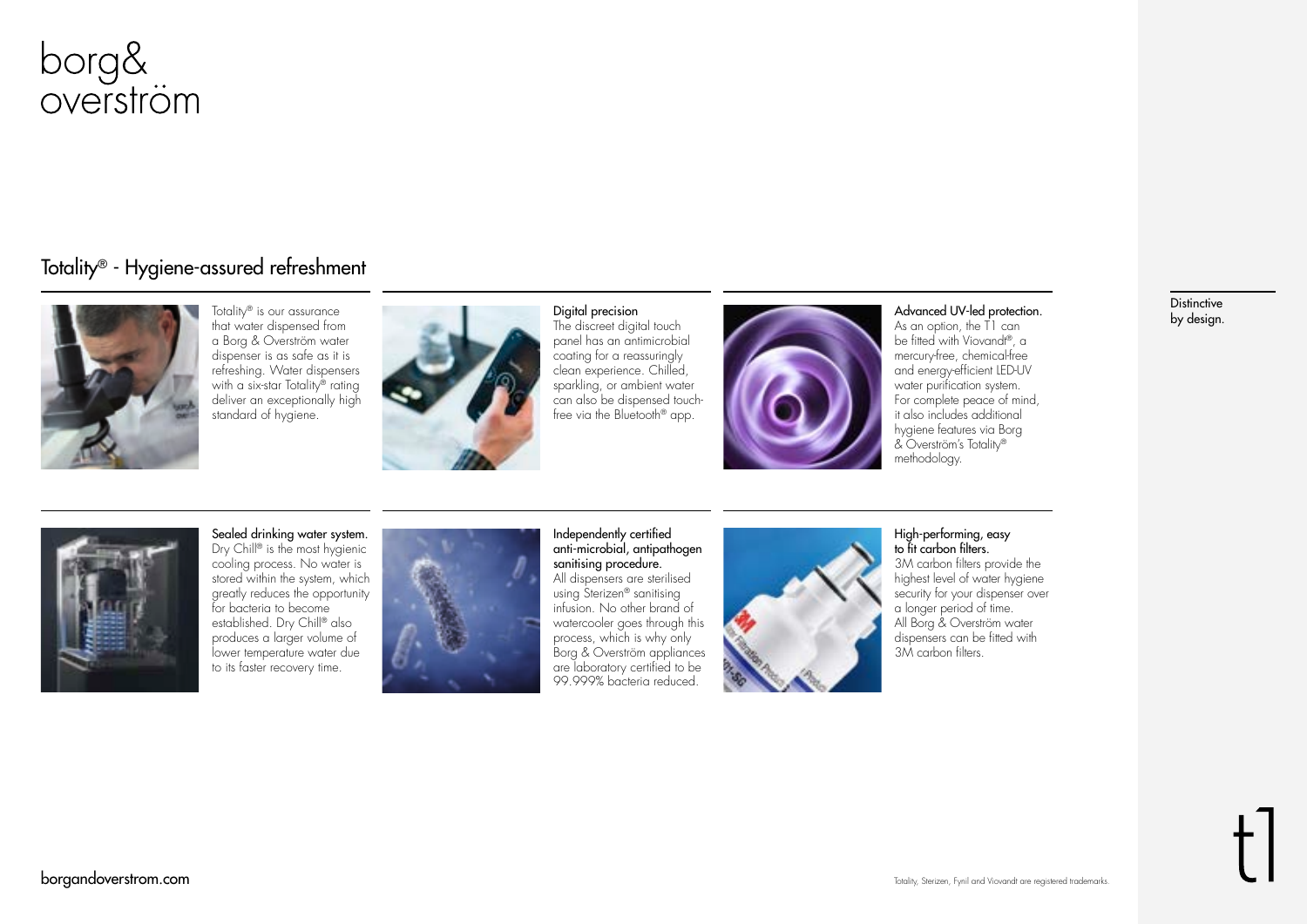

| Specifications                     | T1 ProCore                                   | Dispense options             | Max power<br>consumption | Steel  | Black  | Steel<br>ECO-UV | Black<br>ECO-UV |
|------------------------------------|----------------------------------------------|------------------------------|--------------------------|--------|--------|-----------------|-----------------|
| Tap dimensions                     | Power requirements<br>Hertz 50/Volts 230-240 | Chilled & Ambient            | 140W                     | 741010 | 741000 | 741030          | 741020          |
|                                    |                                              | Chilled & Sparkling          | 200W                     | 741050 | 741040 | 741070          | 741060          |
| 310mm                              | Dry Chill®                                   | Chilled, Sparkling & Ambient | 200W                     | 741090 | 741080 | 741110          | 741100          |
| W42xD163xH385mm<br>Dispense height | Water system<br>.                            |                              |                          |        |        |                 |                 |

**Distinctive** by design.

ProCore<sup>™</sup> dimensions W320xD375xH335mm Chilled temperature Min 2°C/Max 11°C

#### Simple-fit Ventilation Base

W322xD431xH60mm (Includes 20mm overhang)

#### Throughput flow rate 50 litres per hour (LPH) 60 500ml bottles per hour (BPH)

Easy-to-fit ventilation kit 322mm  $\prec$  $60$ mm  $431$ mm

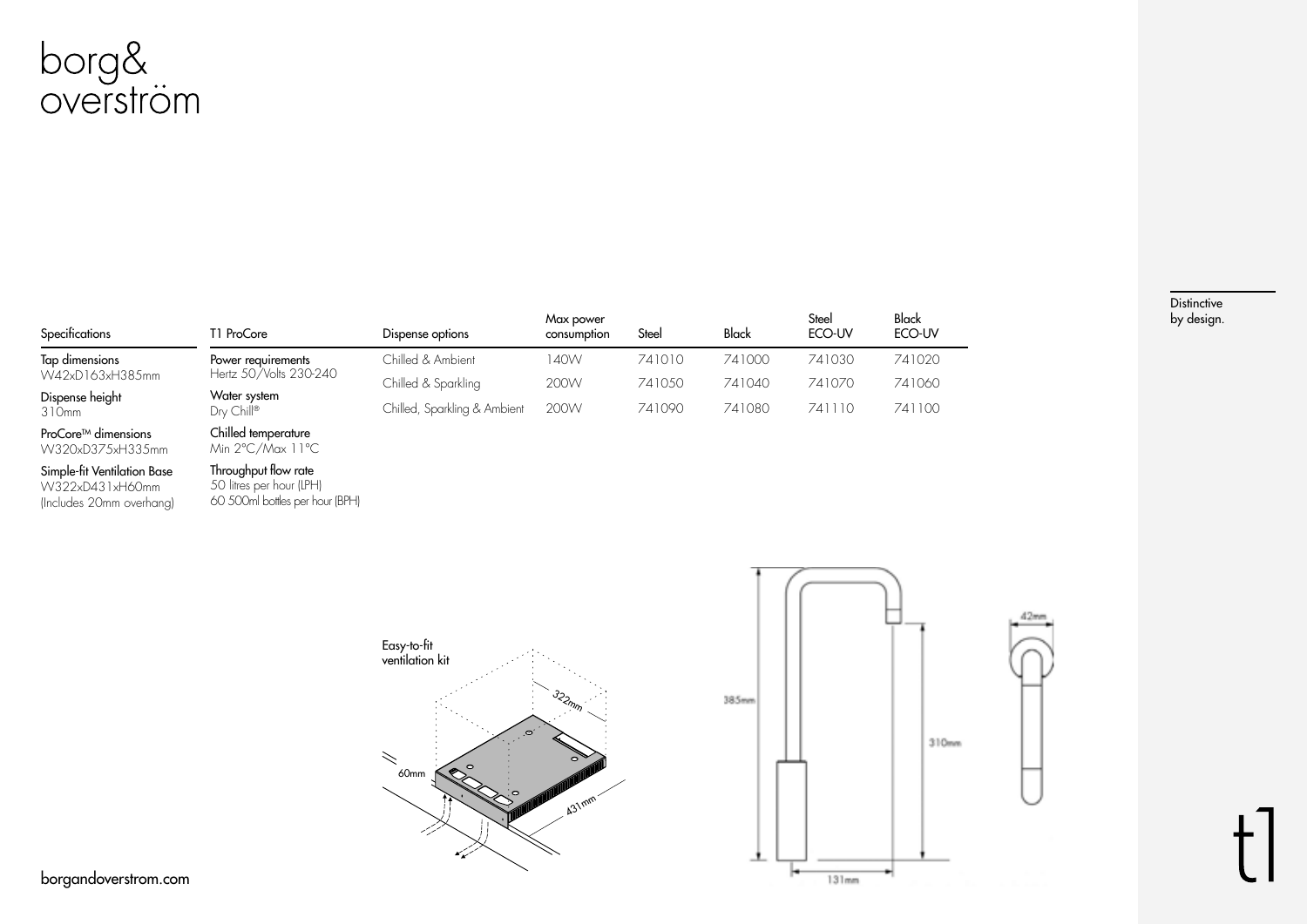#### Additions for T1





Personal drinking bottles 500ml capacity in black. Comes with quick-release leak-proof cap and carry strap.





500/750ml glass bottles Suitable for dishwashers and bottlewashers. Both sizes are a perfect fit for the T1 tap. Stylish swing-top lid.



#### Deep Sparkle® CO² refills Can be disposed via standard

steel recycling or general waste. Requires CO² regulator with gauge.



Sanitisation kit

Six monthly sanitising cycles ensure appliances function at the optimum hygiene levels.

**Distinctive** by design.



water level alarm to prevent the effectively in a wide range of Alarmed waste kit Featuring an audible highwaste tank from overflowing.



#### Install kit with 3M filter Install appliances simply and applications. Complete with

a 3M filter.

### T1 Drip tray

The T1 drip tray is available in a steel and black finish. It can either be plumbed into mains waste or used with the alarmed waste kit.



### Water refill station

steel with a stainless steel top.